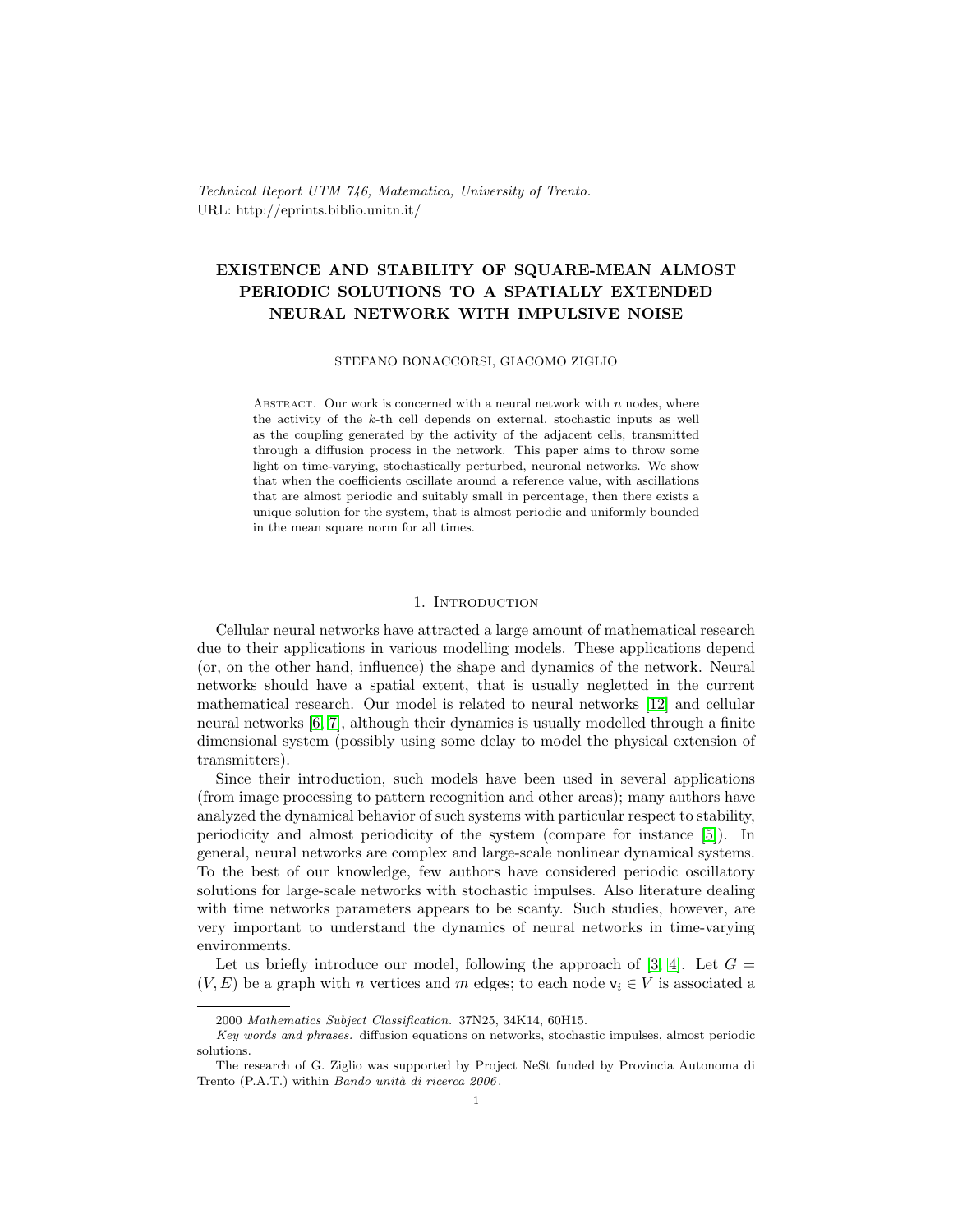variable  $p_i(t)$  evolving according to the stochastic equation

<span id="page-1-0"></span>
$$
\frac{\partial}{\partial t}p_i(t) = -b_i(t)p_i(t) + k_i(t) + \sigma_i(t, p_i(t))\frac{\partial}{\partial t}L(t, \mathbf{v}_i),\tag{1.1}
$$

for all  $t \in \mathbb{R}$  and  $i = 1, \ldots, n$ . The coefficients  $b_i(t) > 0$  represent the passive decay rate of the cell activity at node  $v_i$ . In words, we may say that the variation of the value of  $p_i(t)$  depends on the feedback from the network  $k_i(t)$  and a stochastic input, which takes into account both the intrinsic cellular noise and the external input signals. All the weights  $b_i$  and  $\sigma_i$  and the inputs  $k_i$  should be almost periodically varying in time. Biological motivations, going back at least to the works of Kallianpur  $[13]$ , lead us to model this term by a Lévy-type process (compare Section [2.3](#page-6-0) for details).  $L(t, v_i)$ ,  $i = 1, ..., n$ , represent the stochastic perturbation acting on each node, due to the external surrounding, and  $\frac{\partial}{\partial t}L(t, \mathsf{v}_i)$  is the formal time derivative of the process  $L$ , which takes a meaning only in integral sense.

A different feature of this paper with respect to the existing literature on cellular neural networks is that we take into account that the network have a spatial extension and that each signal is propagated along the network with a diffusive mechanism. To be precise, we assume that each edge  $e_j$  in the network is isomorphic to the segment  $[0, 1]$ . The electrical potential in the network shall be denoted by  $\bar{u}(t,x)$  where  $\bar{u} \in (L^2(0,1))^m$  is the vector  $(u_1(t,x),\ldots,u_m(t,x))$ . We impose a general diffusion equation on every edge with time-dependent, almost periodic coefficients:

$$
\frac{\partial}{\partial t}u_j(t,x) = \frac{\partial^2}{\partial x^2}u_j(t,x) - v_j(t)u_j(t,x) + f_j(t,x,u_j(t,x)),\tag{1.2}
$$

for all  $(t, x) \in \mathbb{R} \times (0, 1)$  and all  $j = 1, ..., m$ .

Then, we assume that the feedback from the network is given by a Kirchhoff's type function of the electric potential on the edges:

<span id="page-1-1"></span>
$$
k_i(t) = (1 + c_i(t)) \sum_{j=1}^{m} \phi_{ij} u'_j(t, v_i)
$$

where the sum is taken over all edges  $e_j$  that insist on the node  $v_i$  and  $\phi_{ij}$  are coefficients that depend on the geometry of the network. The functions  $c_i(t)$  measure the oscillations around the mean value of the influence of the network on the evolution in every node.

In this paper we consider a situation where the parameters of the system are not constant in time but can vary, almost periodically, around the mean value. Such variation is supposed to be small in percentage with respect to the mean value itself, see Hypothesis [2.2](#page-5-0) for a precise statement.

In case of constant coefficients, the dynamics of the linearized system is described by an evolution semigroup  $e^{tA}$  on a suitable product space  $\mathcal{H}$ ; properties of this semigroup are given in [\[3,](#page-13-0) [4\]](#page-13-1). In case of time-varying coefficients, the same system is described by a family of evolution operators  $\mathcal{U}(t, s)$  generated by the non-autonomous perturbation  $\mathcal{A}(t) = \mathcal{A} + \mathcal{V}(t)$ .

Almost periodicity for stochastic differential equations in infinite dimensional spaces has been studied by many authors, compare for instance  $[9, 17]$  $[9, 17]$ . Let H denote a real separable Hilbert space. We recall that a continuous function  $f$ :  $\mathbb{R} \to H$  is almost periodic if for every  $\varepsilon > 0$  there exists a number  $\ell(\varepsilon) > 0$  such that each interval  $(a, a + \ell(\varepsilon))$ ,  $a \in \mathbb{R}$ , contains an *almost period*  $\tau = \tau_{\varepsilon}$  and the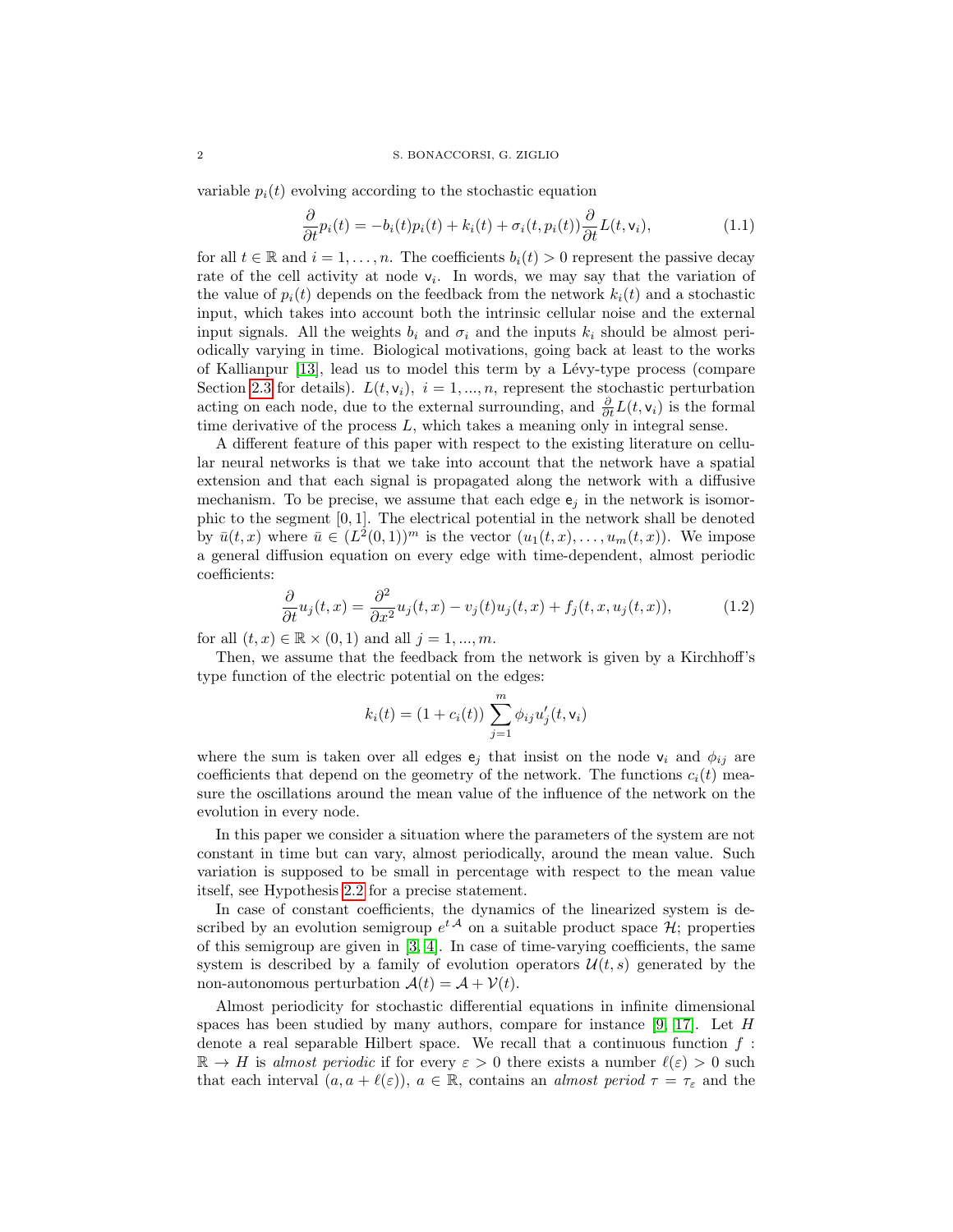estimate  $|| f(t + \tau) - f(t) || \leq \varepsilon$  holds for all  $t \in \mathbb{R}$ . The space of almost periodic H-valued functions will be denoted by  $AP(\mathbb{R}; H)$ . We shall also mention that any almost periodic function is bounded and uniformly continuous and that the space of all almost periodic functions from  $\mathbb R$  to H, which we denote by  $AP(\mathbb R, H)$  is a complex Banach space in the canonical way.

It is worth noticing that, when translated in an abstract setting, our problem takes the form of an evolution problem on an Hilbert space  $\mathcal H$  with stochastic multiplicative term that is driven by a (finite dimensional, two-sided) Lévy process, having the form

<span id="page-2-0"></span>
$$
dX(t) = [\mathcal{A}(t)X(t) + F(t, X(t))]dt + G(t, X(t))dL(t), \qquad t \in \mathbb{R}.
$$
 (1.3)

The precise assumptions on the coefficients in  $(1.1)$  and  $(1.2)$  will be given in Section [2.](#page-3-0) There we also show that  $(\mathcal{A}(t), D(\mathcal{A}))$  for  $t \in \mathbb{R}$  generates an evolution family  $\{\mathcal{U}(t,s) : t \geq s, t, s \in \mathbb{R}\}.$ 

Next, we introduce the concept of mild solution for the problem [\(1.3\)](#page-2-0).

**Definition 1.1.** An H-valued predictable process  $X(t)$  is said to be a mild solution of  $(1.3)$  if  $\mathbb{P}\text{-}a.s.$ 

$$
X(t) = \mathcal{U}(t, s) X(s) + \int_{s}^{t} \mathcal{U}(t, r) F(r, X(r)) dr + \int_{s}^{t} \mathcal{U}(t, r) G(r, X(r)) dL(r) \tag{1.4}
$$

for all  $t \geq s$ ,  $t, s \in \mathbb{R}$ .

The following definition introduces the concept of almost periodicity with regard to (Hilbert space valued) square integrable stochastic process. This concept has been applied to study the existence and uniqueness of square-mean almost periodic mild solutions to different classes of non-autonomous semilinear stochastic differential equations driven by two-sided Wiener processes (see for instance Bezandry and Diagana  $[1, 2]$  $[1, 2]$ .

**Definition 1.2.** Let  $X : \mathbb{R} \to L^2(\Omega; \mathcal{H})$  be a mean-square continuous stochastic process. Then X is said to be square-mean almost periodic on  $\mathbb R$  if, for each  $\varepsilon > 0$ , the set

$$
T(X,\varepsilon) = \{\tau \mid \mathbb{E} \| X(t+\tau) - X(t) \|^2 \le \varepsilon, \quad \forall \, t \in \mathbb{R} \}
$$

is relatively dense (see e.g. [\[10\]](#page-14-7)); equivalently (see e.g. [\[2\]](#page-13-3)) X is square-mean almost-periodic if, for all  $\varepsilon > 0$ , it is possible to find a real number  $\ell = \ell(\varepsilon) > 0$ such that for any interval of length  $\ell(\varepsilon)$ , there exists a number  $\tau = \tau_{\varepsilon}$  in this interval with

$$
\sup_{t\in\mathbb{R}}\mathbb{E}\|X(t+\tau)-X(t)\|^2<\varepsilon.
$$

In the next lemma we collect some properties of square-mean almost periodic processes (compare for instance [\[1,](#page-13-2) §2.]).

<span id="page-2-1"></span>**Lemma 1.3.** A square-mean almost periodic process  $X \in AP(\mathbb{R}; L^2(\Omega; \mathcal{H}))$  satisfies

- (i) the mapping  $t \to \mathbb{E} ||X(t)||^2$  is uniformly continuous;
- (ii) there exists a constant  $N > 0$  such that  $\sup \mathbb{E} ||X(t)||^2 \leq N$ .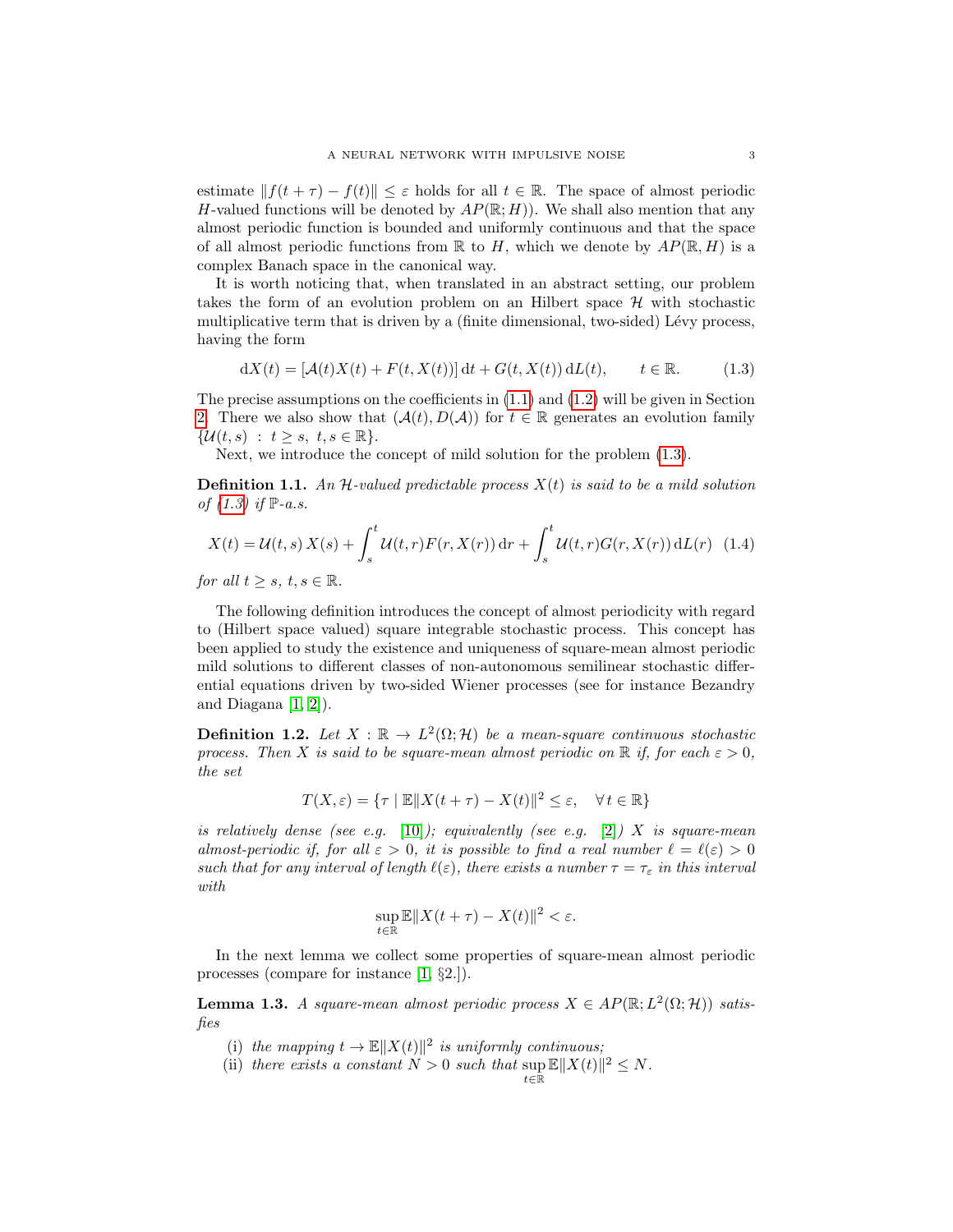We can now proceed to present our main result. The following theorem holds provided it is verified a smallness condition on the Lipschitz constants of the coefficients  $F$  and  $G$ , see [\(3.2\)](#page-9-0) for a precise statement.

Theorem 1.4. In our assumptions, there exists an unique square-mean almost periodic mild solution  $X(t)$  of [\(1.3\)](#page-2-0) which is the solution of the following integral equation

$$
X(t) = \int_{-\infty}^{t} \mathcal{U}(t, r) F(r, X(r)) dr + \int_{-\infty}^{t} \mathcal{U}(t, r) G(r, X(r)) dL(r) \quad \text{for each } t \in \mathbb{R}.
$$

# 2. Abstract setting for the neural network model

<span id="page-3-0"></span>Let  $\bar{u}$  denote the electric potential on the whole dendritic network, including the ramification points (synapses or dendritic junctions or somata).  $\bar{u} = \bar{u}(t, x)$  is a function of the position x along the network and of time t only and  $\bar{u}(t, x)$  denotes the deviation from resting potential, which we rescale to 0 for simplicity (in concrete neurophysical measurements it is of approx.  $-70mV$ . The reference space for  $\bar{u}$  is the Hilbert space  $\mathbb{H} = (L^2(0,1))^m$ . The choice to take real-valued Hilbert spaces is done for coherence with the physical problem at hand; no further mathematical complications arise if we had taken into account complex-valued functions instead.

As already mentioned in the introduction, up to considering suitable rescaling diffusion parameters in the equations, we may and do parametrize the edges as intervals of unitary length. The diffusion of electric potential along every edge of the graph thus follows the equation [\(1.2\)](#page-1-1). We avoid to introduce more general network elliptic operators: in fact, under uniform ellipticity assumptions this case is known to present no serious mathematical challenges over the basic case of a plain network Laplacian: compare [\[16\]](#page-14-8).

On the Sobolev space  $\mathbb{H}^2 = (H^2(0, 1))^m$  we introduce the operator-valued matrix

$$
A\bar{u} = \begin{pmatrix} \frac{\partial^2}{\partial x^2} u_1 & \cdots & \frac{\partial^2}{\partial x^2} u_m \end{pmatrix}^\top
$$

with maximal domain  $D(A) = \mathbb{H}^2$ . With the aid of this operator, we may write the linear, autonomous part of [\(1.2\)](#page-1-1) in the form  $\frac{d}{dt}\bar{u}(t) = A\bar{u}$ .

We assume that somata and synapses are equipotential; if  $q_i(t)$  is the electric potential in the junction node  $v_i$  at time t, then it shall hold  $q_i(t) = u_j(t, v_i)$  for every edge  $e_j$  that insists on the node  $v_i$ .

The potential  $q_i(t) = \bar{u}(t, v_i)$  undergoes internal dynamics, subject to internal electrical activity and a stochastic feedback from the dendritic network. In the spirit of Rall's lumped soma model (see e.g. [\[14\]](#page-14-9)) we impose general, possibly absorbing (and also possibly non-local) nodal conditions.

**Remark 2.1.** We recall some useful notation from graph theory. For every  $i =$  $1, \ldots, n$ , we let  $\Gamma(\mathsf{v}_i) = \{\mathsf{e}_j : \mathsf{v}_i = \mathsf{e}_j(0) \text{ or } \mathsf{e}_j(1)\}\$ . Also, the incidence matrix  $\Phi$  of the graph,  $\Phi = \Phi^+ - \Phi^-$ , is defined in terms of the incoming and outgoing incidence matrices defined by

$$
\phi_{ij}^+ := \begin{cases} 1 & \text{if } \mathbf{e}_j(0) = \mathbf{v}_i, \\ 0 & \text{otherwise,} \end{cases} \quad \text{and} \quad \phi_{ij}^- := \begin{cases} 1 & \text{if } \mathbf{e}_j(1) = \mathbf{v}_i, \\ 0 & \text{otherwise,} \end{cases}
$$

respectively.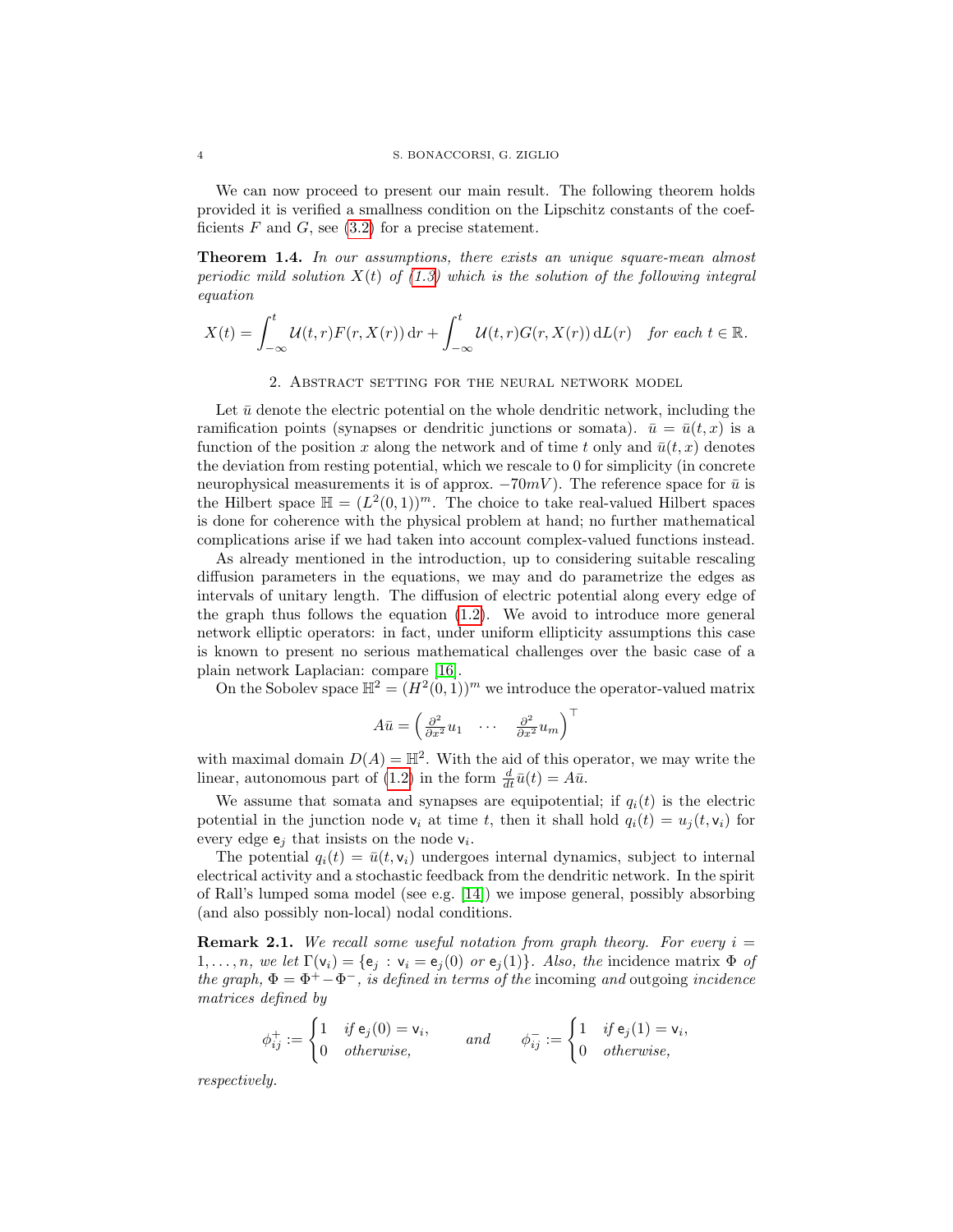For the sake of notational simplicity, let us introduce the Kirchhoff operator K mapping the Sobolev space  $\mathbb{H}^2$  of vector-valued twice weakly differentiable functions into the boundary space  $\mathbb{R}^n$ , defined by

$$
K\bar{u} := \begin{pmatrix} \sum_{\mathbf{e}_j \in \Gamma(\mathbf{v}_1)} \phi_{1j} u'_j(t, \mathbf{v}_1) \\ \vdots \\ \sum_{\mathbf{e}_j \in \Gamma(\mathbf{v}_n)} \phi_{nj} u'_j(t, \mathbf{v}_n) \end{pmatrix}.
$$

Thus, the vector  $K\bar{u}$  represents the differences between incoming and outgoing flows in each of the nodes of the network. The presence of small perturbations in the system is described by the additional term

$$
K(t)\bar{u} := \begin{pmatrix} c_1(t) \sum_{e_j \in \Gamma(\mathsf{v}_1)} \phi_{1j} u'_j(t, \mathsf{v}_1) \\ \vdots \\ c_n(t) \sum_{e_j \in \Gamma(\mathsf{v}_1)} \phi_{nj} u'_j(t, \mathsf{v}_n) \end{pmatrix}
$$

where the coefficients  $c_i(t)$  are continuous functions.

We assume that  $b_i(t) = b_i(1 + \delta_i^b(t))$  is a time dependent function that oscillates around a given value  $b_i$ , which defines the inhibitory properties of each node. On the boundary space  $\mathbb{R}^n$  we introduce the matrix

$$
B + B(t) = \text{diag}(b_1, \dots, b_n) + \text{diag}(b_1 \,\delta_1^b(t), \dots, b_n \,\delta_n^b(t)).
$$

It shall be noticed that in [\[3\]](#page-13-0), more general, possibly nonlocal, forms of the matrix B are considered.

Also, in order to model the fluctuations of the diffusion operator, we introduce the matrix-valued operator

$$
V(t) = \text{diag}(v_1(t), \dots, v_m(t))).
$$

With the above notation, problem  $(1.1)$ – $(1.2)$  can be written as an abstract nonautonomous Cauchy problem on the product space  $\mathcal{H} = \mathbb{H} \times \mathbb{R}^n$  endowed with the natural inner product

$$
\langle X, Y \rangle_{\mathcal{H}} = \langle \bar{u}, \bar{v} \rangle_{\mathbb{H}} + \langle p, q \rangle_{\mathbb{R}^n}, \quad \text{where } X = \begin{pmatrix} \bar{u} \\ p \end{pmatrix}, Y = \begin{pmatrix} \bar{v} \\ q \end{pmatrix} \in \mathcal{H}.
$$

We introduce the family of linear matrix operators  $\mathcal{A}(t)$  for  $t \in \mathbb{R}$  on the space  $\mathcal{H}$ , given in the form

$$
\mathcal{A}(t) = \mathcal{A} + \mathcal{V}(t) := \begin{pmatrix} A & 0 \\ K & -B \end{pmatrix} + \begin{pmatrix} V(t) & 0 \\ K(t) & -B(t) \end{pmatrix}
$$
(2.1)

with domain

$$
D(\mathcal{A}(t)) = D(\mathcal{A}) = \{ X = (\bar{u}, p) \in \mathcal{H} : \bar{u} \in D(\mathcal{A}), u_j(\mathsf{v}_i) = p_i \text{ for every } j \in \Gamma(\mathsf{v}_i) \}.
$$

In next section, we consider the Cauchy problem

<span id="page-4-0"></span>
$$
\begin{cases} \dot{X}(t) = \mathcal{A}(t)X(t), \\ X(0) = X_0 \end{cases}
$$
\n(2.2)

where  $u_0 = (u_j(0, \cdot))_{j=1,\dots,m} \in C([0,1])^m$  is the H-valued vector of initial conditions,  $p_0 = (u(0, v_i))_{i=1,...,n}$  and  $X_0 = (u_0, p_0)$  is the initial condition in [\(2.2\)](#page-4-0). We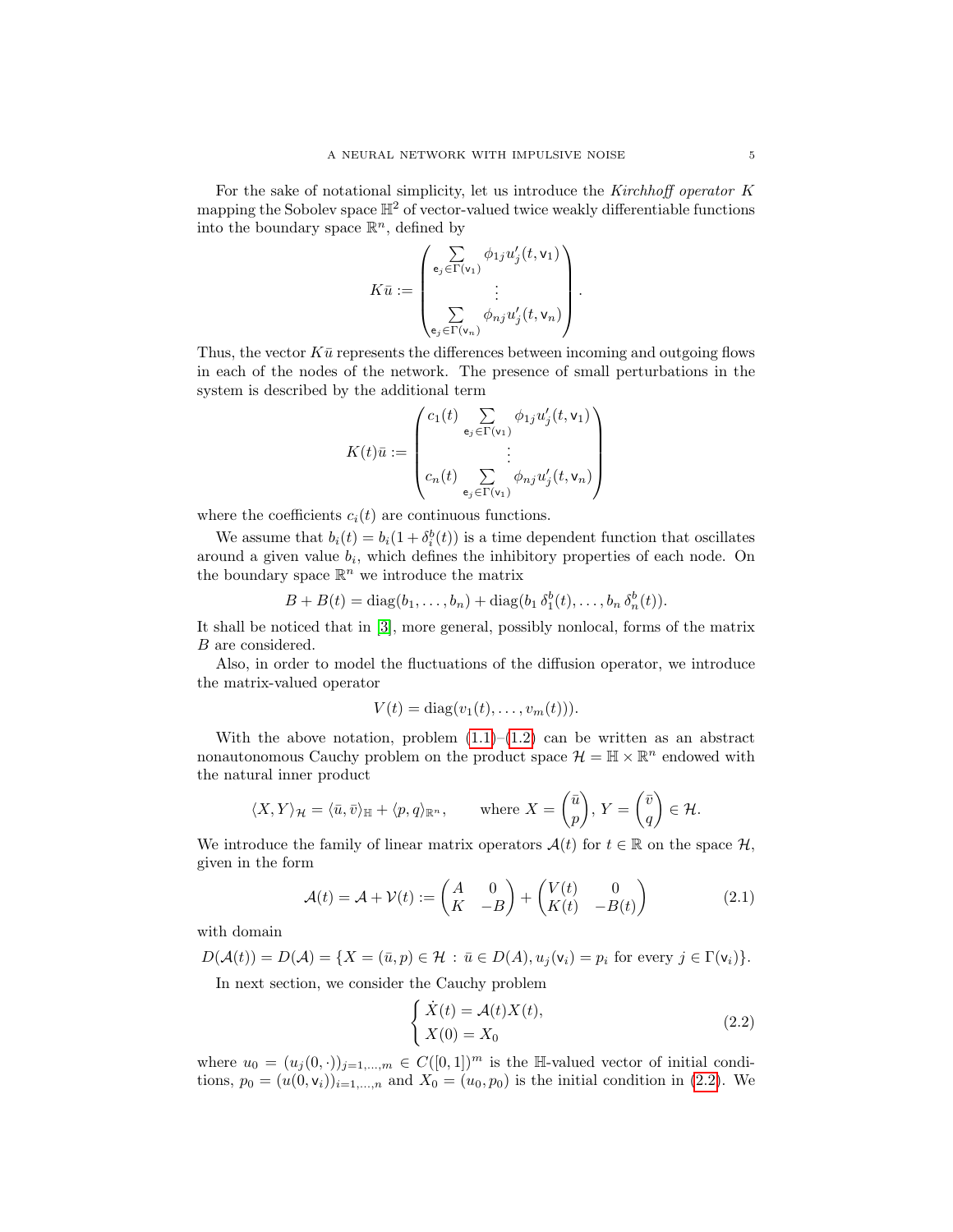obtain that the operator family  $\mathcal{A}(t)$  generates an evolution family of operators with suitable properties that are related to the almost periodic behaviour of the coefficients.

<span id="page-5-1"></span>2.1. Generation of an evolution family of operators. We recall from [\[4,](#page-13-1) Proposition 2.4 that the operator  $A$  is self-adjoint, dissipative and has compact resolvent; therefore, the semigroup  $\{\mathcal{T}(t), t \geq 0\}$  generated by A is strongly continuous, analytic, contractive and exponentially bounded, with growth bound  $\omega_0$ given by the strictly negative spectral bound of the operator  $A$ .

Using the above stated properties of  $A$ , we can introduce the interpolation spaces  $\mathcal{H}^{2s} = (\mathcal{H}, D(\mathcal{A}))_{s,2}$  for every  $s \in [0,1].$ 

As we mentioned in the introduction, we are interested in the case of small, almost periodic perturbations of the mean value. We suppose that such perturbations do not overcome a fixed percentage  $\delta < 1$  of the mean value; we state this condition in the following assumption.

<span id="page-5-0"></span>**Hypothesis 2.2.** The functions  $v_j(t): \mathbb{R}_+ \to \mathbb{R}$ ,  $\delta_i^b(t): \mathbb{R}_+ \to \mathbb{R}$  and  $c_i(t): \mathbb{R}_+ \to$  $\mathbb{R}$ , for  $i = 1, \ldots, n$  and  $j = 1, \ldots, m$  are continuous and bounded and locally Hölder continuous. Moreover, there exists a constant  $0 < \delta < 1$  such that

$$
|v_j(t)| \le \delta, \quad |\delta_i^b(t)| \le \delta, \quad |c_i(t)| \le \delta.
$$

Under previous assumption, the operator  $V(t): \mathbb{R}_+ \to L(\mathcal{H}^{\alpha}, \mathcal{H})$  is locally Hölder continuous for every  $\alpha > \frac{3}{2}$  and uniformly bounded: there exists a constant  $C = C_{\alpha}$ such that the following estimate holds:

$$
\|\mathcal{V}(t)\|_{L(\mathcal{H}^{\alpha},\mathcal{H})} \le C_{\alpha} \delta. \tag{2.3}
$$

Then it follows from [\[11,](#page-14-10) Section 7.1] that there exists a family of evolution operators  $U(t, s)$  associated to  $\mathcal{A}(t) = \mathcal{A} + \mathcal{V}(t)$  and

$$
||U(t,s)|| \le M_1 e^{\omega_V(t-s)}
$$

with

$$
\omega_V = \omega_0 + (C_\alpha \delta)^{1/(1-\alpha)}.
$$
\n(2.4)

**Remark 2.3.** If the constant  $\delta$  in Hypothesis [2.2](#page-5-0) is taken suitably small, then it is possible to take  $\omega_V < 0$ .

## **Lemma 2.4.** The operators  $V(t)$  are almost-periodic in the space  $\mathcal{L}(D(\mathcal{A}), \mathcal{H})$ .

*Proof.* This is a consequence of the fact that  $AP(\mathbb{R})$  is an algebra and it is closed under the lattice operations on real functions, see [\[10,](#page-14-7) Theorem 1.9]. Therefore, the maximum of a finite number of almost periodic functions is an almost periodic function. In our framework, this maximum coincides with the operator norm  $\|\mathcal{V}(t)\|_{\mathcal{L}(D(\mathcal{A}),\mathcal{H})}$  and the thesis is proved.

2.2. The nonlinear coefficients. We conclude our construction with the nonlinear coefficients  $F$  and  $G$ .

In the definition of the diffusion process along every edge  $e_j$ , see Eq. [\(1.2\)](#page-1-1), the function  $f_i(t, x, u)$  takes real values and it is defined in the set  $\mathbb{R} \times (0, 1) \times \mathbb{R}$ .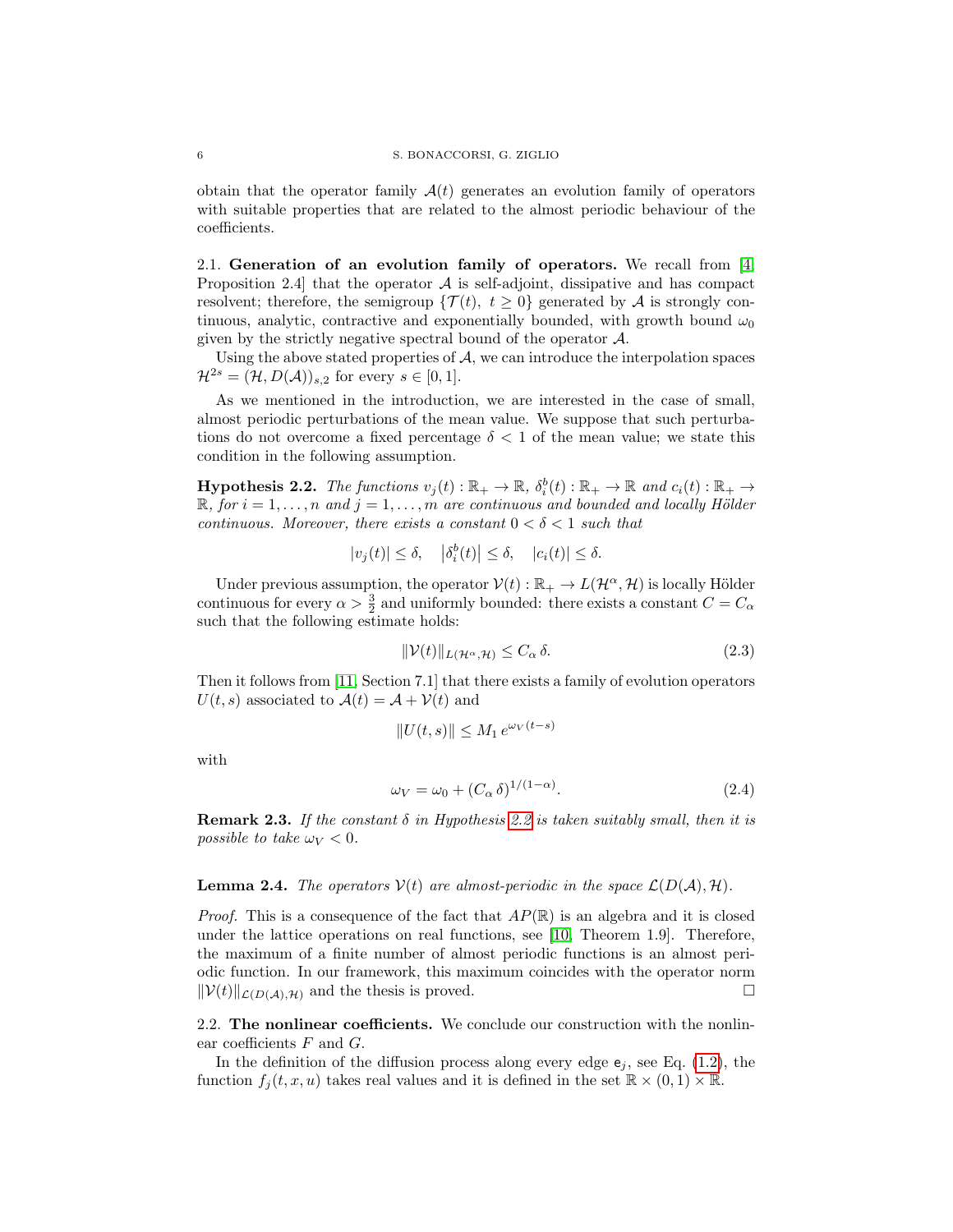**Hypothesis 2.5.** For every  $j \in \{1, ..., m\}$ , the map  $f_j : \mathbb{R} \times (0, 1) \times \mathbb{R} \to \mathbb{R}$  is continuous and mean square almost periodic, uniformly with respect to  $u \in \mathbb{R}$ .

Further, the function  $f_j(t, x, \cdot) : \mathbb{R} \to \mathbb{R}$  is Lipschitz continuous uniformly in  $(t, x) \in \mathbb{R} \times (0, 1).$ 

**Remark 2.6.** An example of interest for us, in the context of Eq.  $(1.2)$ , is the McKean's caricature to the cubic  $h(u) = H(u - a) - u$ , for some Hölder continuous and almost periodic function  $0 < a(t, x) < 1$ . The linear part  $-u$  can be incorporated into the definition of the operator  $A$ , thus leaving us concerned with the Heaviside function. We take  $f(t, x, u)$  to be a smooth approximation of  $H(u - a)$  so that  $f(t, u)$  enters in our framework.

Setting  $f(t,\bar{u}): \mathbb{R} \times \mathbb{H} \to \mathbb{H}$  by  $f(t,\bar{u}) = (f_1(t,u_1), \ldots, f_m(t,u_m)),$  we further define

$$
F(t, X) = \begin{pmatrix} -f(t, \bar{u}) \\ 0 \end{pmatrix} \quad \text{for } X = \begin{pmatrix} \bar{u} \\ p \end{pmatrix}.
$$
 (2.5)

Next we turn to the diffusion coefficient  $G$ . We require the following.

**Hypothesis 2.7.** For every  $i \in \{1, ..., n\}$ , the map  $\sigma_i : \mathbb{R} \times \mathbb{R} \to \mathbb{R}$  is continuous and almost periodic, uniformly with respect to  $u \in \mathbb{R}$ .

Further, the function  $\sigma_i(t, \cdot) : \mathbb{R} \to \mathbb{R}$  is Lipschitz continuous uniformly in  $t \in \mathbb{R}$ .

We set

$$
G(t, X) \begin{pmatrix} \bar{v} \\ q \end{pmatrix} = \begin{pmatrix} 0 \\ (\sigma_1(t, p_1)q_1, \dots, \sigma_n(t, p_n)q_n)^\top \end{pmatrix} \quad \text{for } X = \begin{pmatrix} \bar{u} \\ p \end{pmatrix}
$$

where  $\begin{pmatrix} \bar{v} & \bar{v} \\ 0 & \bar{v} \end{pmatrix}$ q  $\Big\} \in \mathcal{H}$ . In our assumptions, there exist constants  $K_F$  and  $K_G$  such that for all  $X, Y \in L^2(\Omega; \mathcal{H})$ 

$$
\mathbb{E} \|F(t, X) - F(t, Y)\|_{\mathcal{H}}^2 \le K_F \mathbb{E} \|X - Y\|^2
$$
  

$$
\mathbb{E} \|G(t, X) - G(t, Y)\|_{\mathcal{L}(\mathcal{H})}^2 \le K_G \mathbb{E} \|X - Y\|^2
$$

uniformly in  $t \in \mathbb{R}$ .

**Remark 2.8.** We conclude this section with a simple, but crucial, observation that we eill use several times in next section: compare, for instance [\[8,](#page-14-11) Proposition 3.21]. Given a finite family  $\{\phi_1,\ldots,\phi_k\}$  of almost periodic mappings, it follows that for every  $\varepsilon$  there exist common  $\epsilon$ -translation numbers for these functions and, in particular, the vector valued function  $\phi = (\phi_1, \ldots, \phi_k)$  is almost periodic.

<span id="page-6-0"></span>2.3. Noise. All stochastic elements are defined on a filtered probability space  $(\Omega, \mathcal{F}, \{\mathcal{F}_t\}, \mathbb{P})$  satisfying the usual hypotheses of right continuity and completeness. For the sake of simplicity we assume that random disturbances occour only in the nodes of the graph; the extension to a stochastic version of the diffusion equation [\(1.2\)](#page-1-1) can be handled with essentially the same techniques and leads to similar results. We shall consider an n-dimensional Lévy process  $\{L(t), t \in \mathbb{R}_+\}$ , i.e., a stochastically continuous, adapted process, with  $L(0) = 0$  almost surely, stationary and independent increments and càdlàg trajectories, hence with discontinuities of jump type. By the classical Lévy-Itô decomposition theorem, the Lévy process  $L(t)$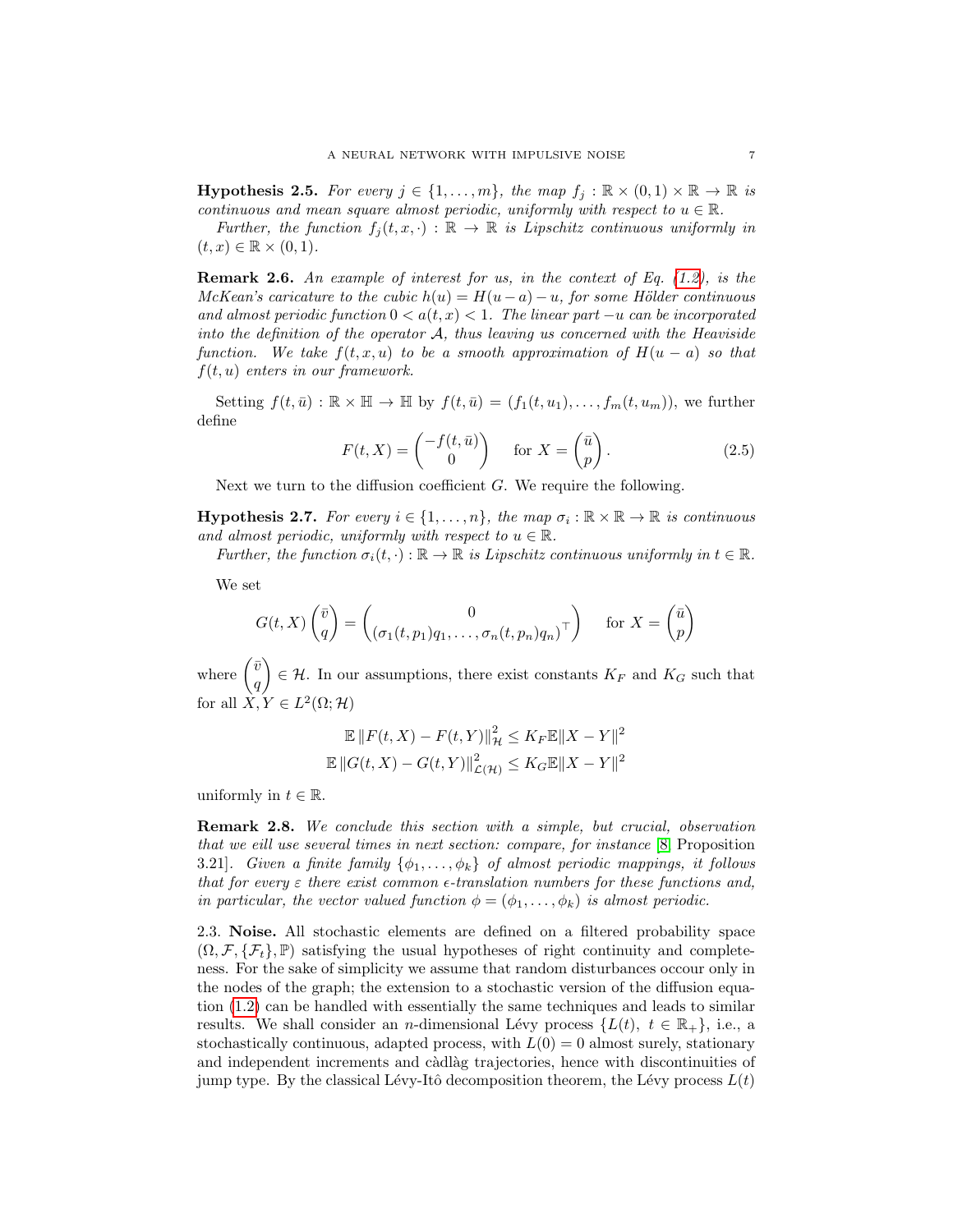has a decomposition

<span id="page-7-0"></span>
$$
L(t) = mt + QW(t) + \int_{\|x\| \le 1} x[N(t, dx) - t\nu(dx)] + \int_{\|x\| > 1} xN(t, dx), \qquad t \ge 0
$$
\n(2.6)

where  $m \in \mathbb{R}^n$ , Q is a symmetric nonnegative operator,  $\{W(t), t \in \mathbb{R}^+\}$  is a cylindrical Brownian motion and the Lévy measure  $\nu(dx)$  is  $\sigma$ -finite on  $\mathbb{R}^n \setminus \{0\}$  and such that  $\int \min(1, x^2) \nu(dx) < \infty$ . We denote by  $\tilde{N}(dt, dx) := N(dt, dx) - dt \nu(dx)$ the compensated Poisson measure.

In  $(1.3)$  we consider a two-sided Lévy process obtained as follows:

$$
L(t) := \begin{cases} L(t), & t \ge 0, \\ L'(-t), & t < 0, \end{cases}
$$

with L' an independent copy of L, on the naturally associated filtration  $\{\tilde{\mathcal{F}}_t, t \in \mathbb{R}\}.$ 

Below we state the precise form of the noise that we consider in this paper. Note however that combining the results in  $[2]$  with ours and appealing to the Lévy-Itô decomposition theorem [\(2.6\)](#page-7-0), one could rather easily obtain corresponding results for evolution equations driven by general square-integrable Lévy noise.

Hypothesis 2.9. We assume that

$$
\int_{\|x\|>1} x \,\nu(\mathrm{d}x) = 0. \tag{2.7}
$$

We also assume throughout that the Lévy process is a pure jump process, i.e.  $m \equiv 0$ and  $Q \equiv 0$ .

Therefore, the stochastic term is driven by an impulsive noise of the form

$$
L(t) = \int_{H} x\tilde{N}(t, dx). \tag{2.8}
$$

We suppose that the measure  $\nu$  has finite second order moment, *i.e.* 

<span id="page-7-1"></span>
$$
\int_{H} \|x\|^{2} \nu(\mathrm{d}x) =: \nu_{2} < \infty. \tag{2.9}
$$

In particular, condition [\(2.9\)](#page-7-1) implies that the generalized compound Poisson process  $\int_{\|x\|>1} x N(t, dx)$  has finite moments of first and second order.

## 3. Main result

In this section we discuss the existence of an almost-periodic solution for the abstract equation [\(1.3\)](#page-2-0). Our main result, Theorem [3.4](#page-9-1) below, holds in a fairly general setting that comprises, but is not confined to the framework of a stochastic equation on a network. Our presentation aims to maintain this generality without losing sight of the problem at hand.

- (A:1)  $\{A(t), t \in \mathbb{R}\}\$ is a family of linear operators such that
	- (a) for any  $t \in \mathbb{R}$ , the operator  $\mathcal{A}(t)$  generates an analytic semigroup  $\{e^{\tau A(t)},\}$ 
		- $\tau \geq 0$ };
		- (b) there exists a unique strongly continuous evolution family  $\{\mathcal{U}(t, s)\}\$ such that  $u(t) = \mathcal{U}(t, s)x_0$  is the unique classical solution of  $u'(t) =$  $\mathcal{A}(t)u(t)$  with initial condition  $u(s) = x_0$ , for every  $x_0 \in \mathcal{H}$  and  $s \leq t$ ;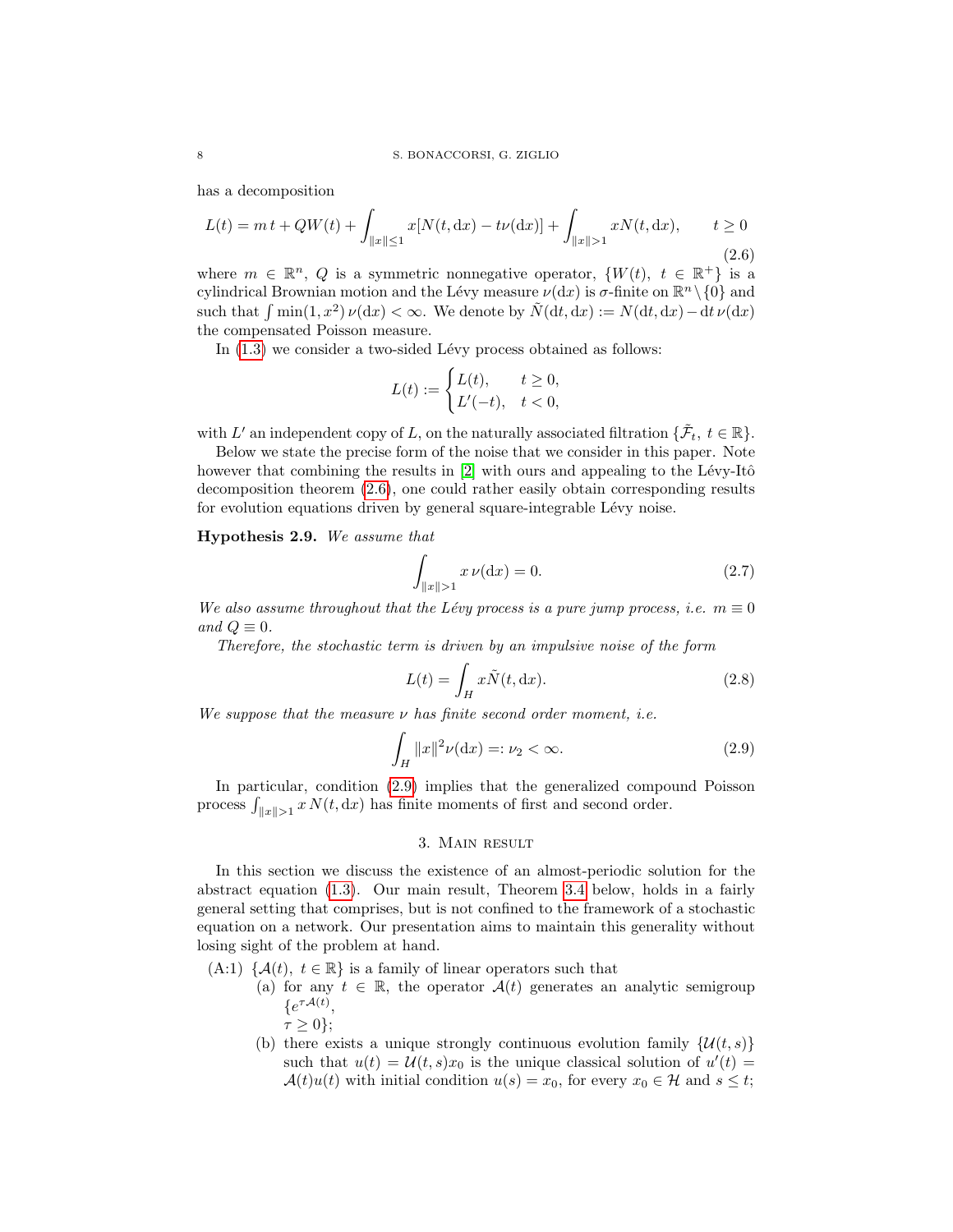(c)  $\{\mathcal{U}(t,s)\}\)$  is continuous in  $\mathcal{L}(\mathcal{H})$  for  $s < t \in \mathbb{R}$  and there exists  $M_1 \geq 1$ and  $\omega_V < 0$  such that  $||\mathcal{U}(t, s)|| \leq M_1 e^{\omega_V (t-s)}$  for all  $t \geq s \in \mathbb{R}$ .

Notice that assumption (A:1) holds in our framework as a consequence of [\[3,](#page-13-0) Proposition 2.4] and the results in Section [2.1](#page-5-1) above.

By previous assumption it follows that  $\Sigma_{\phi} \cup \{0\} \subset \rho(\mathcal{A}(t) - \omega_0)$  and there exists a constant  $K > 0$  such that

$$
||R(\lambda, \mathcal{A}(t) - \omega_0)||_{\mathcal{L}(\mathcal{H})} \le \frac{K}{1 + |\lambda|}
$$

for every  $\Re \lambda > \omega_0$ ,  $t \in \mathbb{R}$  and  $\lambda \in \Sigma_{\phi} = {\lambda \in \mathbb{C} \setminus \{0\}} : |\arg \lambda| \leq \phi$ ,  $\phi \in (\frac{\pi}{2}, \pi)$ .

(A:2) The resolvent operator is an almost-periodic mapping taking values in the space of linear operators on H:  $R(\omega_0, \mathcal{A}(\cdot)) \in AP(\mathbb{R}; \mathcal{L}(\mathcal{H}))$  for  $\omega_0$  as in  $(A:1).$ 

For a discussion of the above assumption we refer, for instance, to [\[15\]](#page-14-12). The following result shows why in our main example assumption (A:2) is satisfied.

**Lemma 3.1.** A sufficient condition for (A:2) to hold, in case  $\mathcal{A}(t) = \mathcal{A} + \mathcal{V}(t)$ , is that  $V(\cdot) \in AP(\mathbb{R}; \mathcal{L}(D(\mathcal{A}), \mathcal{H}))$ .

*Proof.* Let  $z(t) = R(\omega_0, \mathcal{A}(t))x = (I - R(\omega_0, \mathcal{A})V(t))^{-1}R(\omega_0, \mathcal{A})x$  for given  $x \in H$ . Then it holds

$$
(I - R(\omega_0, A)\mathcal{V}(t))z(t) = (I - R(\omega_0, A)\mathcal{V}(s))z(s)
$$

and we get

$$
z(t) - z(s) = R(\omega_0, \mathcal{A})[\mathcal{V}(t) - \mathcal{V}(s)]z(t) + R(\omega_0, \mathcal{A})\mathcal{V}(s)[z(t) - z(s)]
$$

that is,

$$
z(t) - z(s) = R(\omega_0, \mathcal{A}(s))[\mathcal{V}(t) - \mathcal{V}(s)]R(\omega_0, \mathcal{A}(t))x.
$$

Fix s,  $\varepsilon > 0$  and a and let  $\tau = \tau_{\varepsilon}$  be the almost period of  $B(\cdot)$  in  $(a, a + \ell(\varepsilon))$ ; then

$$
||R(\omega_0, \mathcal{A}(s+\tau)) - R(\omega_0, \mathcal{A}(s))||_{\mathcal{L}(\mathcal{H})} \leq K^2 \varepsilon
$$

which shows that  $R(\omega_0, A(\cdot))$  is almost periodic.

As a consequence of the above assumptions, we get that the solution of the linear nonautonomous problem is, in some sense, almost periodic. The following result is proved in [\[15,](#page-14-12) Proposition 4.4].

<span id="page-8-0"></span>**Lemma 3.2.** Suppose that  $A(t)$  satisfies assumptions  $(A:1-2)$ . Then the evolution family

$$
r \mapsto \mathcal{U}(t+r, s+r)
$$

is a  $\mathcal{L}(\mathcal{H})$ -valued almost periodic function for  $t > s \in \mathbb{R}$ . Further, given  $\varepsilon > 0$  and  $h > 0$ , there exists  $\ell(\varepsilon) > 0$  such that for any interval of length  $\ell(\varepsilon)$ , there exists a number  $\tau = \tau_{\varepsilon}$  in this interval such that

<span id="page-8-1"></span>
$$
\|\mathcal{U}(t+\tau,s+\tau) - \mathcal{U}(t,s)\|_{\mathcal{L}(\mathcal{H})} \leq \varepsilon e^{\frac{\omega_V}{2}|t-s|}
$$
\n(3.1)

for all  $t > s \in \mathbb{R}$ ,  $|t - s| > h$ .

We now consider the nonlinear coefficients  $F : \mathbb{R} \times L^2(\Omega; \mathcal{H}) \to L^2(\Omega; \mathcal{H})$  and  $G: \mathbb{R} \times L^2(\Omega, \mathcal{H}) \to L^2(\Omega, \mathcal{L}(\mathcal{H})).$ 

(F)  $F(t, \xi)$  is a jointly continuous mapping such that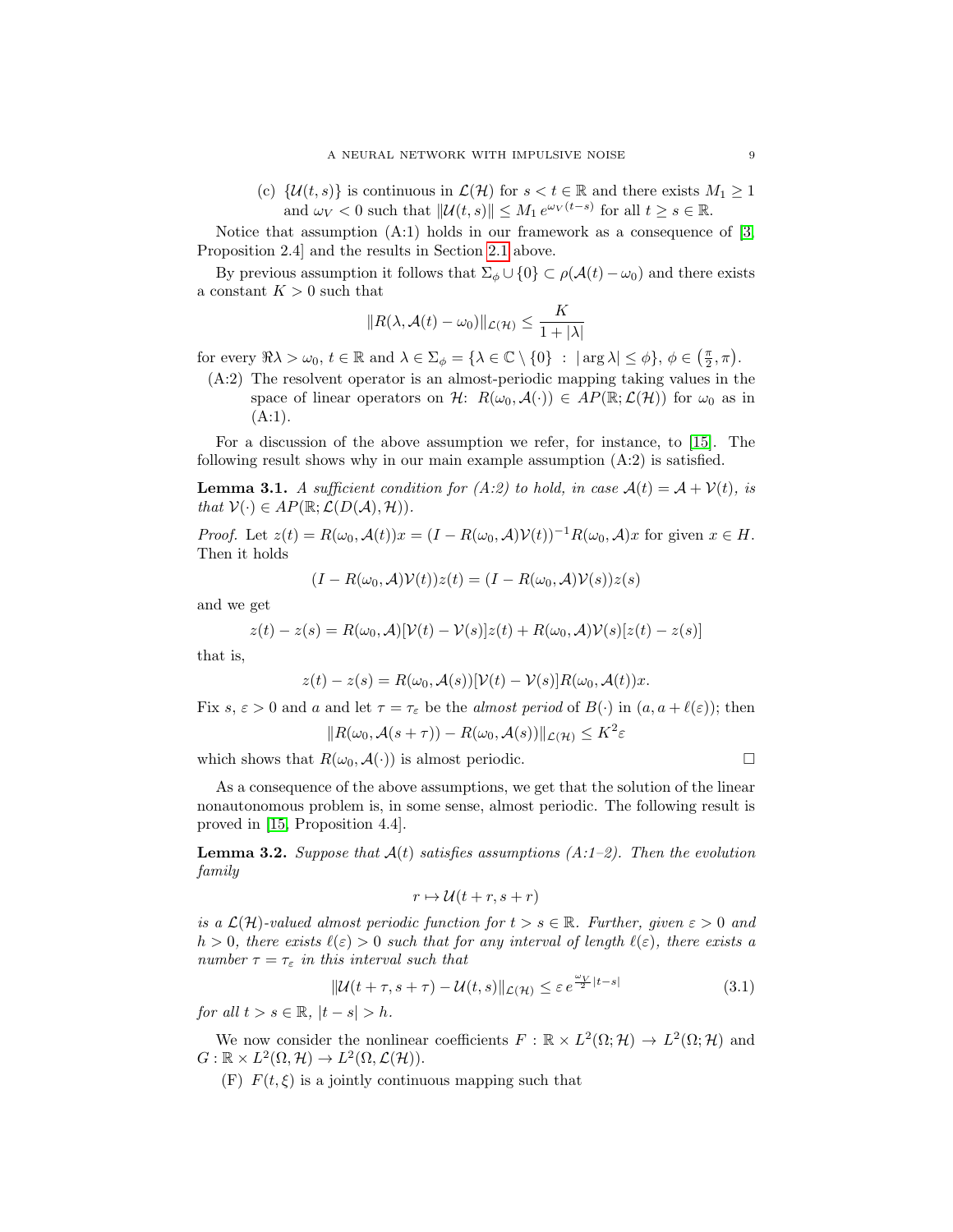(a) for any compact  $K \subset L^2(\Omega; \mathcal{H})$  the process  $t \mapsto F(t, \xi)$  is an H-valued square-mean almost periodic process uniformly in  $\xi \in K$ , i.e., for any  $\varepsilon > 0$  there exists a real number  $\ell = \ell(\varepsilon, K) > 0$  such that for any  $s \in \mathbb{R}$  we can find a point in the interval  $(s, s + \ell(\varepsilon, K))$  with

$$
\sup_{t \in \mathbb{R}} \mathbb{E} \| F(t + \tau, \xi) - F(t, \xi) \|^2 < \varepsilon
$$

for all  $\xi \in K$ ;

(b) there exists a constant  $K_F > 0$  such that for all  $\xi, \eta \in L^2(\Omega; \mathcal{H})$  and for each  $t \in \mathbb{R}$ ,

$$
\mathbb{E} \|F(t,\xi) - F(t,\eta)\|^2 \le K_F \, \mathbb{E} \|\xi - \eta\|^2.
$$

- (G)  $G(t, X)$  is a jointly continuous mapping such that
	- (a) for any compact  $K' \subset L^2(\Omega; \mathcal{H})$  the process  $t \mapsto G(t, \xi)$  is an  $\mathcal{L}(\mathcal{H})$ valued square-mean almost periodic process uniformly in  $\xi \in K'$ ;
	- (b) there exists a constant  $K_G > 0$  such that for all  $\xi, \eta \in L^2(\Omega; \mathcal{H})$

$$
\mathbb{E} \|G(t,\xi) - G(t,\eta)\|_{\mathcal{L}(\mathcal{H})}^2 \le K_G \mathbb{E} \|\xi - \eta\|^2
$$

uniformly in  $t \in \mathbb{R}$ .

<span id="page-9-2"></span>**Remark 3.3.** It is known (compare [\[2,](#page-13-3) Theorem 2.7]) that if  $F : \mathbb{R} \times L^2(\Omega; \mathcal{H}) \to$  $L^2(\Omega; \mathcal{H})$  satisfies assumption (F) above and  $X(t)$  is a square-mean almost periodic process with values in H then the composition  $t \mapsto F(t, X(t))$  is square-mean almost periodic as well.

The same remark applies for the composition  $t \mapsto G(t, X(t))$  for any almostperiodic process  $X(t)$  and  $G : \mathbb{R} \times L^2(\Omega; \mathcal{H}) \to L^2(\Omega; \mathcal{L}(\mathcal{H}))$  which satisfies assumption  $(G)$ .

We can now proceed to present the main result of this section.

<span id="page-9-1"></span>**Theorem 3.4.** Under Hypotheses  $(A:1-2)$ ,  $(F)$  and  $(G)$ , assume that

$$
\frac{M_1^2}{|\omega_V|} \left( \frac{2K_F}{|\omega_V|} + \nu_2 K_G \right) < 1 \tag{3.2}
$$

<span id="page-9-3"></span><span id="page-9-0"></span>.

where  $\nu_2$  is the constant from assumption [\(2.9\)](#page-7-1). Then there exists an unique squaremean almost periodic mild solution  $X(t)$  of problem [\(1.3\)](#page-2-0) which is explicitly given by the formula

$$
X(t) = \int_{-\infty}^{t} \mathcal{U}(t, r) F(r, X(r)) dr + \int_{-\infty}^{t} \mathcal{U}(t, r) G(r, X(r)) dL(r)
$$
 (3.3)

for each  $t \in \mathbb{R}$ .

The proof of this theorem is rather technical so we provide a short outline for the sake of clearness.

It is known that the space  $AP(\mathbb{R}; L^2(\Omega; \mathcal{H}))$  of H-valued square-mean almost periodic processes is a Banach space when endowed with the norm

$$
||X||_{\infty} = \sup_{t \in \mathbb{R}} (\mathbb{E}||X(t)||^2)^{1/2}
$$

Therefore, it is possible to apply on this space a fixed-point argument which will provide the existence of the solution. We introduce the mapping  $\Lambda : AP(\mathbb{R}; L^2(\Omega; \mathcal{H})) \to$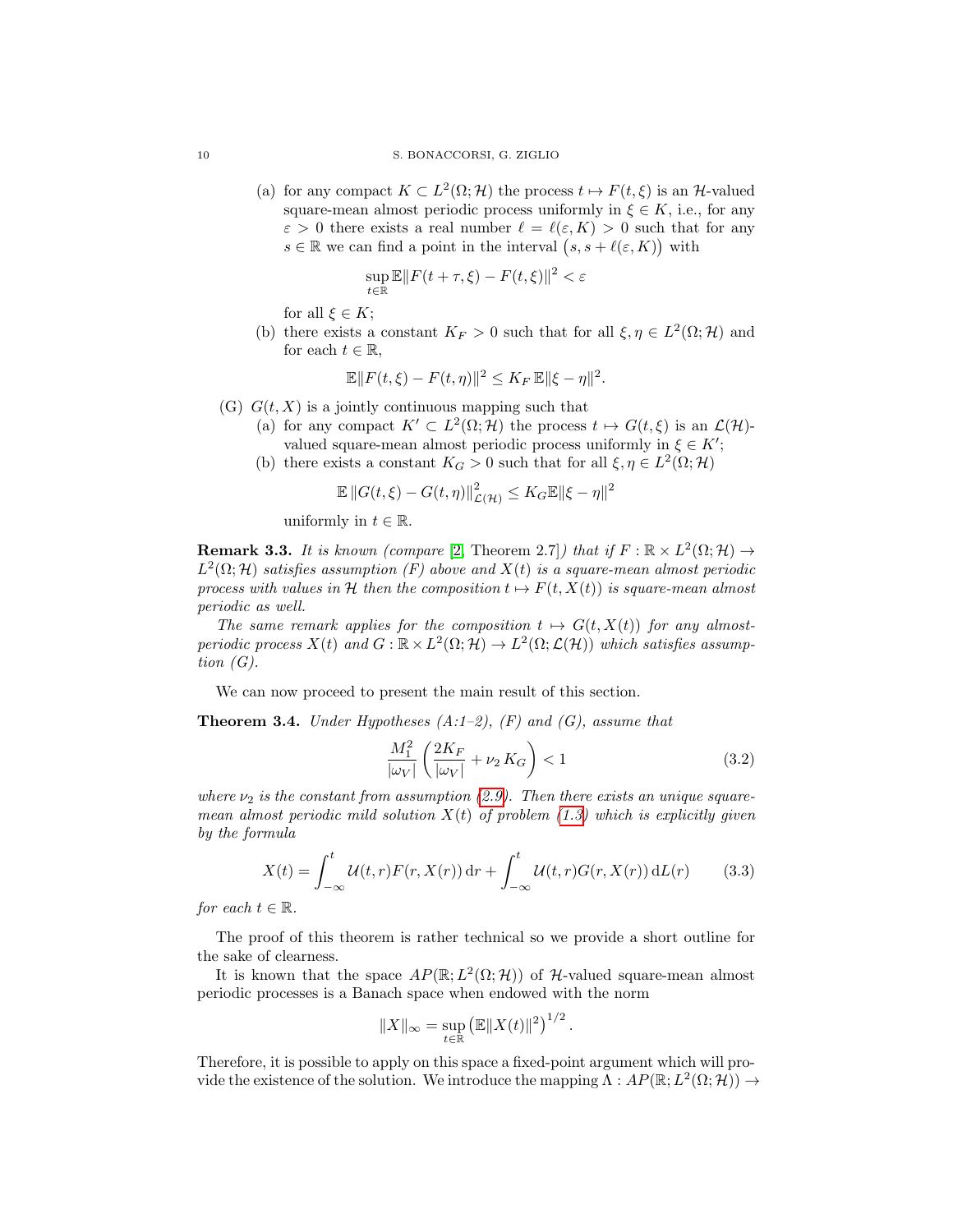$AP(\mathbb{R}; L^2(\Omega; \mathcal{H}))$  by

$$
\Lambda X(t) := \int_{-\infty}^{t} \mathcal{U}(t, r) F(r, X(r)) \, \mathrm{d}r + \int_{-\infty}^{t} \mathcal{U}(t, r) G(r, X(r)) \, \mathrm{d}L(r). \tag{3.4}
$$

Our first task is to prove that this mapping is well-defined, compare Lemmas [3.5](#page-10-0) and [3.6.](#page-11-0) Then, we prove that under condition  $(3.2)$ ,  $\Lambda$  is a contraction, hence there exists a unique fixed point that is the solution for problem [\(1.3\)](#page-2-0).

<span id="page-10-0"></span>**Lemma 3.5.** Under assumption  $(A:1-3)$  and  $(F)$ , let X be a square-mean almost periodic process. Then

<span id="page-10-1"></span>
$$
\Psi(t) = \int_{-\infty}^{t} \mathcal{U}(t, r) F(r, X(r)) dr
$$

is a square-mean almost periodic process with values in H.

*Proof.* Let  $\varepsilon > 0$  and  $h > 0$ ; by assumption, X is a square-mean almost periodic process, hence by Remark [3.3](#page-9-2)  $F(r, X(r))$  is square-mean almost periodic as well. Moreover, by Lemma [3.2](#page-8-0) we can choose  $\ell(\varepsilon) > 0$  such that any interval of length  $\ell(\varepsilon)$  contains a number  $\tau$  such that

$$
\sup_{r \in \mathbb{R}} \mathbb{E} ||F(r + \tau, X(r + \tau)) - F(r, X(r))||^2 \le \varepsilon
$$

and

$$
\|\mathcal{U}(t+\tau,s+\tau)-\mathcal{U}(t,s)\|\leq \varepsilon\,e^{\frac{\omega_V}{2}(t-s)}
$$

for all  $t - s \geq h$ .

For these values of  $\varepsilon$ , h and  $\tau$ , we compute

$$
\|\Psi(t+\tau)-\Psi(t)\| = \left\| \int_{-\infty}^{t+\tau} \mathcal{U}(t+\tau,r) F(r,X(r)) \, dr - \int_{-\infty}^{t} \mathcal{U}(t,r) F(r,X(r)) \, dr \right\|
$$
  
\n
$$
\leq \int_{t-h}^{t} \|\mathcal{U}(t+\tau,r+\tau) - \mathcal{U}(t,r)\|_{\mathcal{L}(\mathcal{H})} \|F(r,X(r))\| \, dr
$$
  
\n
$$
+ \int_{-\infty}^{t-h} \|\mathcal{U}(t+\tau,r+\tau) - \mathcal{U}(t,r)\|_{\mathcal{L}(\mathcal{H})} \|F(r,X(r))\| \, dr
$$
  
\n
$$
+ \int_{-\infty}^{t} \|\mathcal{U}(t+\tau,r+\tau)\|_{\mathcal{L}(\mathcal{H})} \|F(r+\tau,X(r+\tau)) - F(r,X(r))\| \, dr
$$

The above computation thus leads to

 $\sim$ 

$$
\mathbb{E} \|\Psi(t+\tau) - \Psi(t)\|^2
$$
\n
$$
\leq 3 \mathbb{E} \left( \int_{t-h}^t \|\mathcal{U}(t+\tau,r+\tau) - \mathcal{U}(t,r)\|_{\mathcal{L}(\mathcal{H})} \|F(r,X(r))\| \, dr \right)^2
$$
\n
$$
+ 3 \mathbb{E} \left( \int_{-\infty}^{t-h} \|\mathcal{U}(t+\tau,r+\tau) - \mathcal{U}(t,r)\|_{\mathcal{L}(\mathcal{H})} \|F(r,X(r))\| \, dr \right)^2
$$
\n
$$
+ 3 \mathbb{E} \left( \int_{-\infty}^t \|\mathcal{U}(t+\tau,r+\tau)\|_{\mathcal{L}(\mathcal{H})} \|F(r+\tau,X(r+\tau)) - F(r,X(r))\| \, dr \right)^2
$$
\n
$$
= I_1 + I_2 + I_3.
$$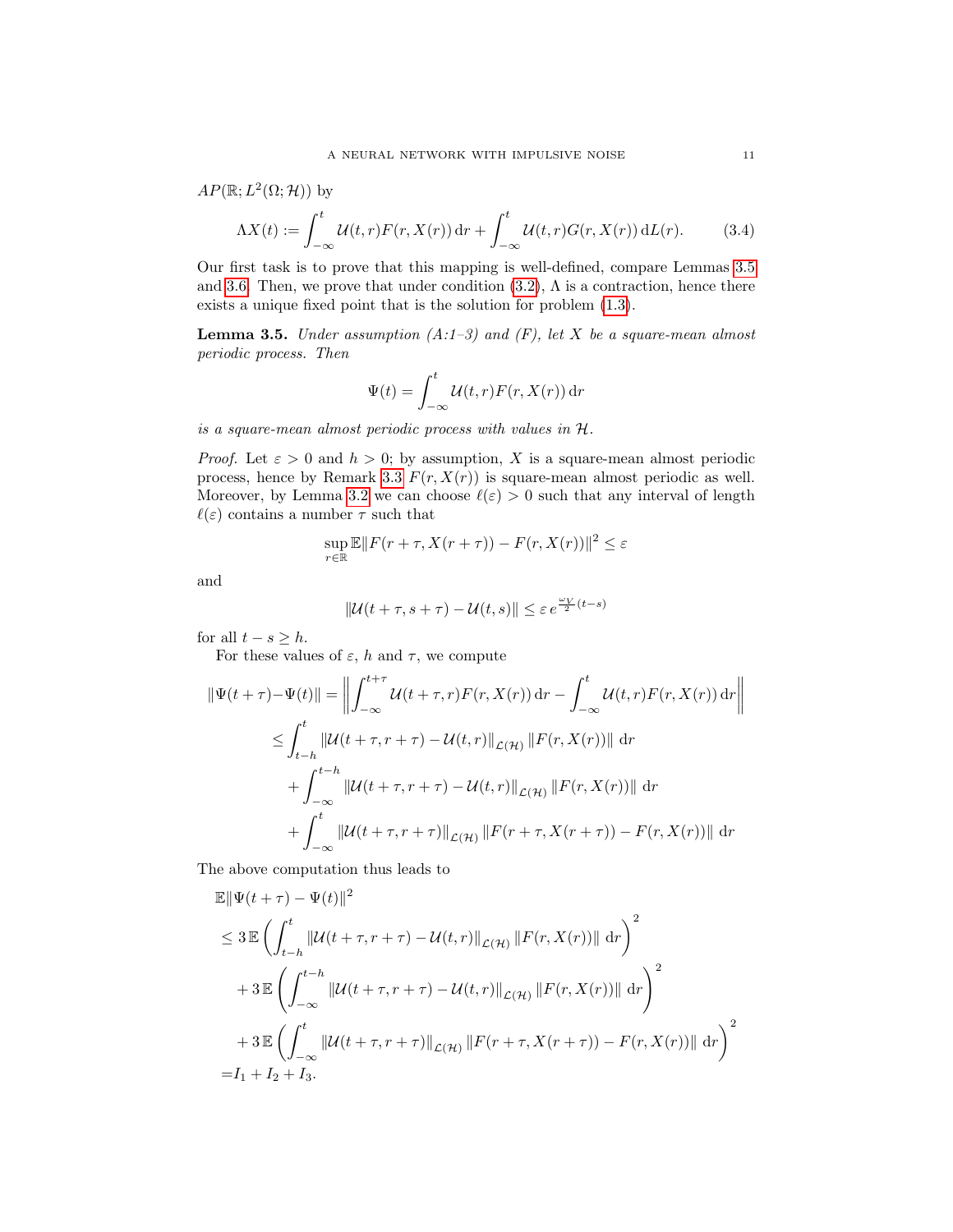The first term is bounded as follows: since  $\|\mathcal{U}(t,s)\|_{\mathcal{L}(\mathcal{H})} \leq M_1 e^{\omega_V(t-s)}$ , it follows by Hölder inequality that

$$
I_1 \le 3 \left( \int_{t-h}^t 2 M_1 e^{\omega_V (t-r)} \, dr \right) \mathbb{E} \left( \int_{t-h}^t 2 M_1 e^{\omega_V (t-r)} \, ||F(r, X(r))||^2 \, dr \right)
$$

and the boundedness of the square-mean almost periodic process  $F(r, X(r))$  implies that there is  $N_F > 0$  such that  $\sup_{t \in \mathbb{R}} \mathbb{E} ||F(r, X(r))||^2 \le N_F$  (see Lemma [1.3\)](#page-2-1), thus

$$
I_1 \leq 3N_F \left[ \frac{2M}{\omega_V} (1 - e^{\omega_V h}) \right]^2.
$$

Now we use [\(3.1\)](#page-8-1) in the second integral (here  $|t-r| \geq h$ ), again with the inequality  $\sup_{t\in\mathbb{R}} \mathbb{E} ||F(r, X(r))||^2 \leq N_F$  and Hölder inequality, to get

$$
I_2 \leq 3 \mathbb{E} \left( \int_{-\infty}^{t-h} \varepsilon e^{\frac{\omega_V}{2}(t-r)} \left\| F(r, X(r)) \right\| \, \mathrm{d}r \right)^2 \leq 3N_F \left[ \frac{2\varepsilon}{\omega_V} e^{\frac{\omega_V}{2} h} \right]^2
$$

Finally, since  $F(r, X(r))$  is square-mean almost periodic with  $\varepsilon$ -almost period  $\tau$ , it holds that

$$
I_3 \le 3 \left( \int_{-\infty}^t M_1 e^{\omega_V (t-r)} \, dr \right)^2 \sup_{r \in \mathbb{R}} \mathbb{E} \left\| F(r+\tau, X(r+\tau)) - F(r, X(r)) \right\|^2 = 3\varepsilon \frac{M_1^2}{\omega_V^2}
$$

Choose h such that  $(1 - e^{\omega_V h}) = \varepsilon$ ; letting

$$
\varepsilon'=12N_F\frac{M^2}{\omega_V^2}\varepsilon^2+12N_F\frac{\varepsilon^2}{\omega_V^2}(1-\varepsilon)+3\varepsilon\frac{M^2}{\omega_V^2}
$$

we have thus proved that  $\Psi$  is a square-mean almost periodic process with  $\varepsilon'$ -almost period  $\tau$ .

<span id="page-11-0"></span>**Lemma 3.6.** Under assumption  $(A:1-2)$  and  $(G)$ , let X be a square-mean almost periodic process. Then

$$
\Phi(t) = \int_{-\infty}^{t} \mathcal{U}(t, r) G(r, X(r)) \, \mathrm{d}L(r)
$$

is a square-mean almost periodic process with values in H.

*Proof.* Let  $\varepsilon > 0$  and  $h > 0$ ; by assumption, X is a square-mean almost periodic process, hence by Remark [3.3](#page-9-2)  $G(r, X(r))$  is square-mean almost periodic as well. Moreover, by Lemma [3.2](#page-8-0) we can choose  $\ell(\varepsilon) > 0$  such that any interval of length  $\ell(\varepsilon)$  contains a number  $\tau$  such that

$$
\sup_{r \in \mathbb{R}} \mathbb{E} ||G(r+\tau,X(r+\tau)) - G(r,X(r))||^2_{\mathcal{L}(\mathcal{H})} \leq \varepsilon
$$

and

$$
\|\mathcal{U}(t+\tau,s+\tau)-\mathcal{U}(t,s)\|\leq \varepsilon e^{\frac{\omega_V}{2}(t-s)}
$$

for all  $t - s \geq h$ .

In order to avoid difficulties when we change variables in stochastic integrals, we define  $\tilde{L}(s) := L(s+t) - L(t)$  for each  $s \in \mathbb{R}$  and fixed t. Note that  $\tilde{L}$  is also a Lévy process and has the same distribution as L.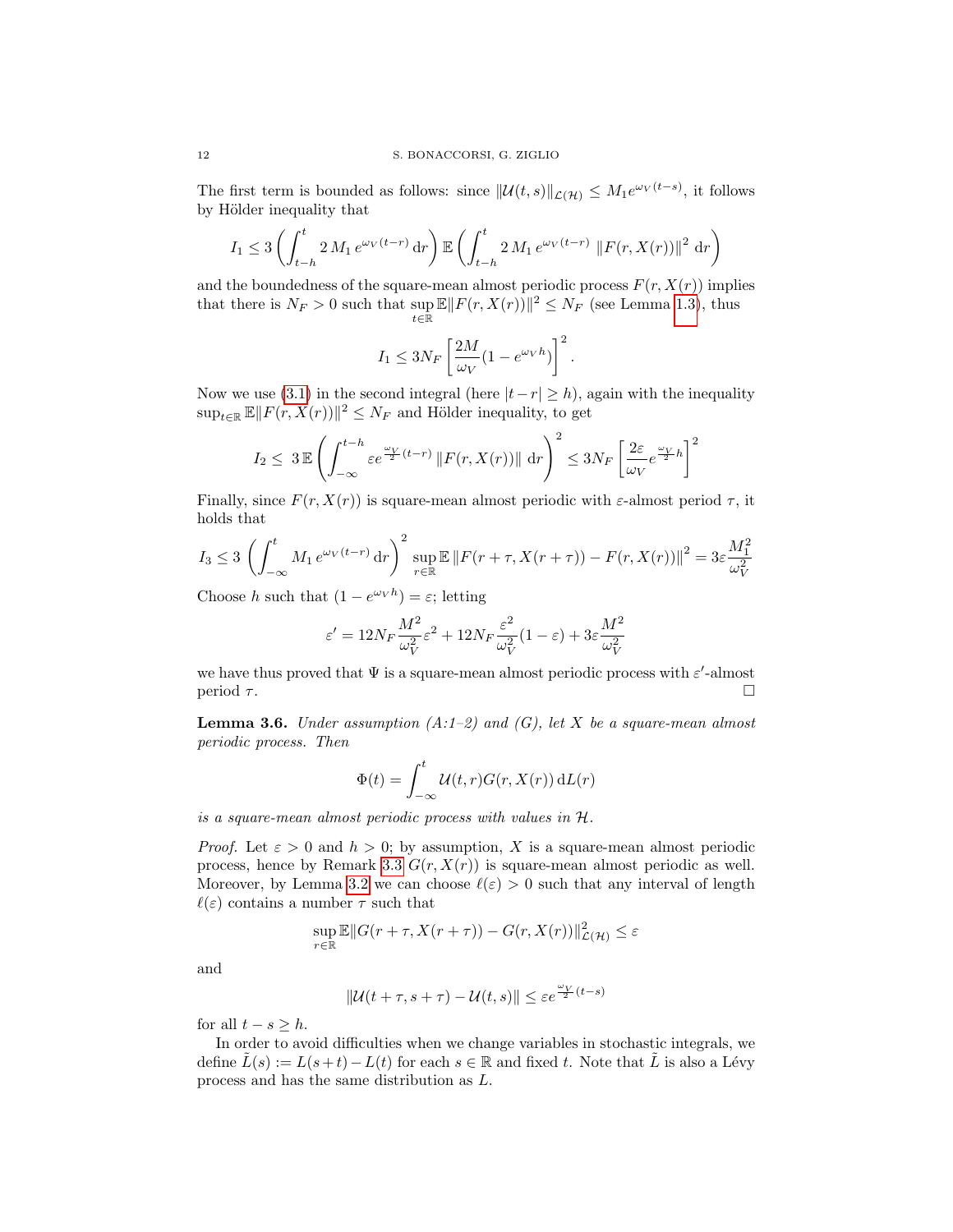Now we compute

$$
\mathbb{E} \|\Phi(t+\tau) - \Phi(t)\|^2
$$
\n
$$
= \mathbb{E} \left\| \int_{-\infty}^{t+\tau} \mathcal{U}(t+\tau, r) G(r, X(r)) \, dL(r) - \int_{-\infty}^t \mathcal{U}(t, r) G(r, X(r)) \, dL(r) \right\|^2
$$
\n
$$
= \mathbb{E} \left\| \int_0^{+\infty} \mathcal{U}(t+\tau, t+\tau-s) G(t+\tau-s, X(t+\tau-s)) \, d\tilde{L}(s) - \int_0^{+\infty} \mathcal{U}(t, t-s) G(t-s, X(t-s)) \, d\tilde{L}(s) \right\|^2
$$
\n
$$
\leq 3 \mathbb{E} \left\| \int_0^{+\infty} \mathcal{U}(t+\tau, t+\tau-s) [G(t+\tau-s, X(t+\tau-s)) - G(t-s, X(t-s))] \, d\tilde{L}(s) \right\|^2
$$
\n
$$
+ 3 \mathbb{E} \left\| \int_h^{+\infty} [\mathcal{U}(t+\tau, t+\tau-s) - \mathcal{U}(t, t-s)] G(t-s, X(t-s)) \, d\tilde{L}(s) \right\|^2
$$
\n
$$
+ 3 \mathbb{E} \left\| \int_0^h [\mathcal{U}(t+\tau, t+\tau-s) - \mathcal{U}(t, t-s)] G(t-s, X(t-s)) \, d\tilde{L}(s) \right\|^2
$$

Using the classical isometry for Poisson integrals and denoting by  $\nu_2$  the finite second order moment of  $\nu$  (recall condition [\(2.9\)](#page-7-1)), we obtain

$$
\mathbb{E} \|\Phi(t+\tau) - \Phi(t)\|^2 \le 3\nu_2 \int_0^{+\infty} \|\mathcal{U}(t+\tau, t+\tau-s)\|^2_{\mathcal{L}(\mathcal{H})} \times \times \mathbb{E} \|G(t+\tau-s, X(t+\tau-s)) - G(t-s, X(t-s))\|^2_{\mathcal{L}(\mathcal{H})} ds \n+ 3\nu_2 \int_h^{+\infty} \|\mathcal{U}(t+\tau, t+\tau-s) - \mathcal{U}(t, t-s)\|^2_{\mathcal{L}(\mathcal{H})} \mathbb{E} \|G(t-s, X(t-s))\|^2_{\mathcal{L}(\mathcal{H})} ds \n+ 3\nu_2 \int_0^h \|\mathcal{U}(t+\tau, t+\tau-s) - \mathcal{U}(t, t-s)\|^2_{\mathcal{L}(\mathcal{H})} \mathbb{E} \|G(t-s, X(t-s))\|^2_{\mathcal{L}(\mathcal{H})} ds \n\le 3M_1^2 \nu_2 \left( \int_0^{+\infty} e^{2\omega_V s} ds \right) \sup_{r \in \mathbb{R}} \mathbb{E} \|G(r+\tau, X(r+\tau)) - G(r, X(r))\|^2_{\mathcal{L}(\mathcal{H})} \n+ 3M_1^2 \varepsilon^2 \nu_2 \left( \int_h^{+\infty} e^{\omega_V s} ds \right) \sup_{r \in \mathbb{R}} \mathbb{E} \|G(r, X(r))\|^2_{\mathcal{L}(\mathcal{H})} \n+ 6M_1^2 \nu_2 \left( \int_0^h e^{2\omega_V s} ds \right) \sup_{r \in \mathbb{R}} \mathbb{E} \|G(r, X(r))\|^2_{\mathcal{L}(\mathcal{H})} \n\le 3 \frac{\nu_2}{|\omega_V|} \left[ \varepsilon \frac{M_1^2}{2} + \varepsilon^2 N_G e^{\omega_V h} + \varepsilon \frac{2M_1^2 N_G}{2} (1 - e^{2\omega_V h}) \right]
$$

which implies, choosing h in such a way  $1 - e^{2\omega_V h} = \varepsilon$ , that

$$
\sup_{t \in \mathbb{R}} \mathbb{E} \|\Phi(t+\tau) - \Phi(t)\|^2 \le 3 \frac{\nu_2}{|\omega_V|} \left[ \varepsilon \frac{M_1^2}{2} + \varepsilon^2 \sqrt{1-\varepsilon} N_G + \varepsilon^2 \frac{2M_1^2 N_G}{2} \right] =: \varepsilon'
$$

i.e.  $\Phi(t)$  is square-mean almost periodic with  $\varepsilon'$ -almost period  $\tau$ .

**Lemma 3.7.** The mapping  $\Lambda$  defined in  $(3.4)$  is a contraction on the space of almost periodic processes  $AP(\mathbb{R}; L^2(\Omega; \mathcal{H}))$ .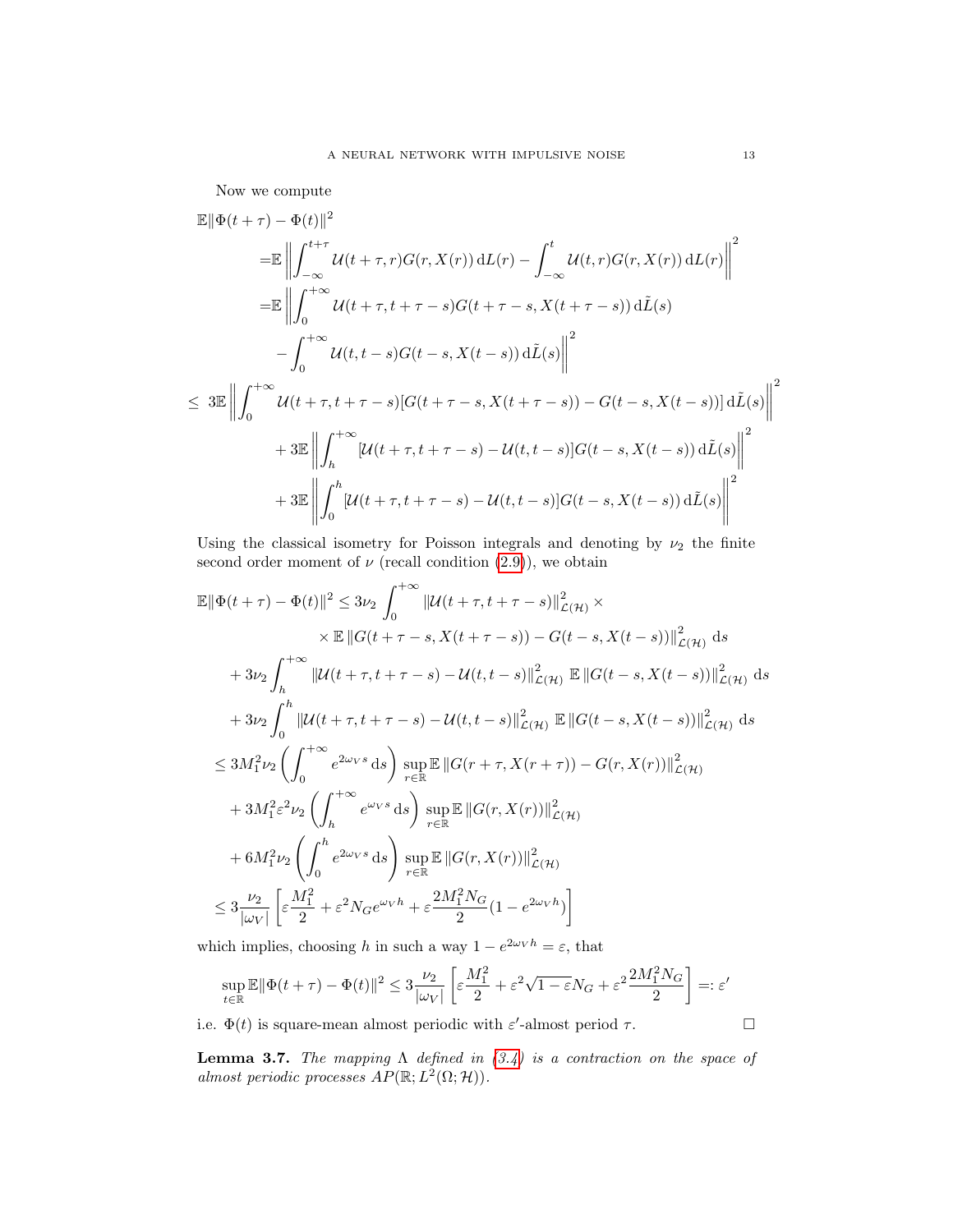*Proof.* Let us fix  $X, Y \in AP(\mathbb{R}; L^2(\Omega; \mathcal{H}))$ ; then we get

$$
\mathbb{E}||\Lambda X(t) - \Lambda Y(t)||^2 \leq 2\mathbb{E}\left(\int_{-\infty}^t ||\mathcal{U}(t,r)||_{\mathcal{L}(\mathcal{H})}||F(r,X(r)) - F(r,Y(r))|| \,dr\right)^2
$$

$$
+ 2\mathbb{E}\left\|\int_{-\infty}^t \mathcal{U}(t,r)[G(r,X(r)) - G(r,Y(r))] \,dL(r)\right\|^2
$$

$$
\leq 2\mathbb{E}\left(\int_{-\infty}^t ||\mathcal{U}(t,r)||_{\mathcal{L}(\mathcal{H})}||F(r,X(r)) - F(r,Y(r))|| \,dr\right)^2
$$

$$
+ 2\nu_2 \int_{-\infty}^t ||\mathcal{U}(t,r)||_{\mathcal{L}(\mathcal{H})}^2 \mathbb{E}||G(r,X(r)) - G(r,Y(r))||_{\mathcal{L}(\mathcal{H})}^2 \,dr
$$

where we have used the isometry for the Lévy integral in the last term; recalling the Lipschitz estimates on F and G, the growth bound on  $\mathcal{U}(t, s)$  we obtain

$$
\mathbb{E}||\Lambda X(t) - \Lambda Y(t)||^2
$$
  
\n
$$
\leq 2M_1^2 \left( \int_{-\infty}^t e^{\omega_V(t-r)} dr \right) \left( \int_{-\infty}^t e^{\omega_V(t-r)} \mathbb{E} ||F(r, X(r)) - F(r, Y(r))||^2 dr \right)
$$
  
\n
$$
+ 2\nu_2 M_1^2 K_G \int_{-\infty}^t e^{2\omega_V(t-r)} \mathbb{E} ||X(r) - Y(r)||^2 dr
$$
  
\n
$$
\leq 2M_1^2 K_F \left( \int_{-\infty}^t e^{\omega_V(t-r)} dr \right) \left( \int_{-\infty}^t e^{\omega_V(t-r)} \mathbb{E} ||X(r) - Y(r)||^2 dr \right)
$$
  
\n
$$
+ 2\nu_2 M_1^2 K_G \int_{-\infty}^t e^{2\omega_V(t-r)} \mathbb{E} ||X(r) - Y(r)||^2 dr
$$
  
\n
$$
\leq 2M_1^2 K_F \left( \int_{-\infty}^t e^{\omega_V(t-r)} dr \right)^2 \sup_{t \in \mathbb{R}} \mathbb{E} ||X(t) - Y(t)||^2
$$
  
\n
$$
+ 2\nu_2 M_1^2 K_G \left( \int_{-\infty}^t e^{2\omega_V(t-r)} dr \right) \sup_{t \in \mathbb{R}} \mathbb{E} ||X(t) - Y(t)||^2
$$
  
\n
$$
= \frac{M_1^2}{|\omega_V|} \left( \frac{2K_F}{|\omega_V|} + \nu_2 K_G \right) ||X - Y||_{\infty}^2.
$$

Thus it follows that

$$
\|\Lambda X - \Lambda Y\|_{\infty}^2 \le \frac{M^2}{|\omega_V|} \left(\frac{2K_F}{|\omega_V|} + \nu_2 K_G\right) \|X - Y\|_{\infty}.
$$

Consequently, if condition [\(3.2\)](#page-9-0) holds, we get that the mapping  $\Lambda$  defined in [\(3.4\)](#page-10-1) has a unique fixed point, which obviously is the unique almost periodic mild solution of  $(3.3)$ .

# **REFERENCES**

- <span id="page-13-2"></span>[1] P. H. Bezandry and T. Diagana. Existence of almost periodic solutions to some stochastic differential equations. Appl. Anal., 86(7):819–827, 2007.
- <span id="page-13-3"></span>[2] P. H. Bezandry and T. Diagana. Square-mean almost periodic solutions nonautonomous stochastic differential equations. Electron. J. Differential Equations, pages No. 117, 10 pp. (electronic), 2007.
- <span id="page-13-0"></span>[3] S. Bonaccorsi, C. Marinelli, and G. Ziglio. Stochastic FitzHugh-Nagumo equations on networks with impulsive noise. Electron. J. Probab., 13:no. 49, 1362-1379, 2008.
- <span id="page-13-1"></span>[4] S. Bonaccorsi and D. Mugnolo. Existence of strong solutions for neuronal network dynamics driven by fractional Brownian motions. Stochastics and Dynamics, 10(3):441–464, 2010.